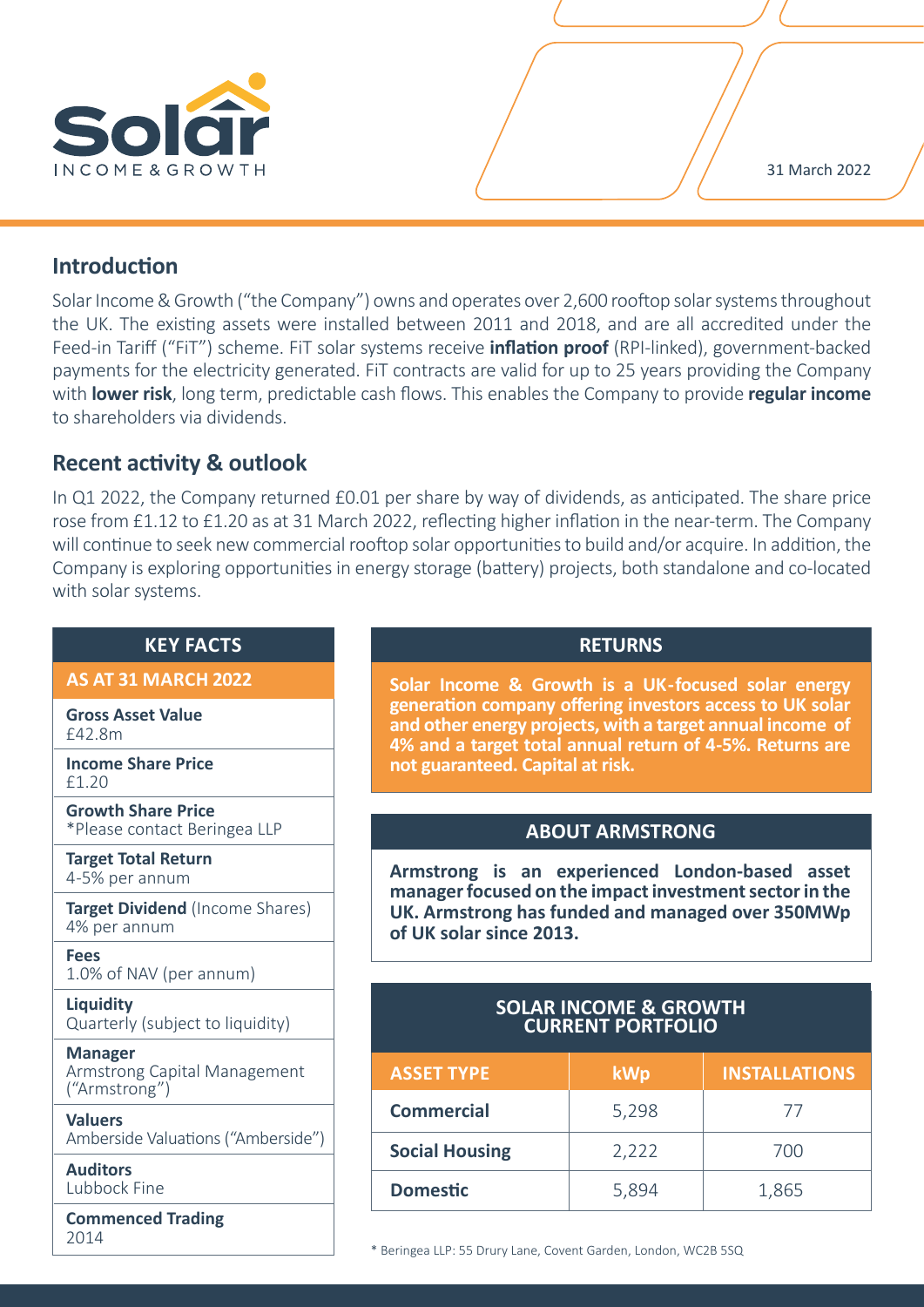

# **The credibility of Solar Income & Growth is underpinned by the following factors…**

#### **INSTITUTIONAL BACKING**

In 2015, Legal & General Investment Management ("LGIM") invested £29.5 million into the Company through the issuance of secured RPI-linked loan notes listed on the London Stock Exchange.

LGIM is one of the largest asset managers in the UK with over £1 trillion under management. The Company has a 100% record of meeting the covenants for the LGIM debt, indicative of the strong governance under Armstrong's management.

#### **STRONG GOVERNANCE**

The Company has external representation from independent directors with relevant expertise, such as Paul Beynon who was previously head of UK power trading at RWE, and Barry Green who was former CFO of Man Group and a partner at KPMG.

The board of the Company provides management oversight and is required to approve all material activities of the business, including acquisitions and disposals.

#### **GOVERNMENT- BACKED INCOME STREAMS**

The Company derives over 90% of its income from FiT payments. The FiT payments increase annually with RPI and are backed by the government.

The Company has very limited exposure to merchant power prices making its revenues highly predictable. This also means that the Company is less exposed to any volatility in global events.

# **APPROACH TO VALUATION**

- The Company is independently valued annually by Amberside Valuations. Amberside is a specialist valuer of infrastructure assets, such as solar and wind powered electricity generation assets.
- Amberside applies benchmarked discount rates against listed solar funds and comparable market transactions to evaluate the value of the Company's solar portfolio. In addition, Amberside reviews the assumptions used in the valuation model against standard industry practice.

*We believe solar assets to be significantly lower risk than general infrastructure assets as solar has lower operational risk and costs.*

**Amberside Valuations**

# **GROWING VALUE IN THE PORTFOLIO**

**The assumptions used in the valuation modelling are conservative and do not factor in potential value uplifts in the existing portfolio. There is scope to enhance value, for example:**

- Extending the planning permission and lease length of solar plants.
- Combining solar plants with battery technology and other flexible energy generation systems.
- Optimising performance over time through high quality asset management.
- Reducing costs, as the portfolio grows in scale, for example by renegotiating maintenance contracts.

These elements could represent achievable improvements in future value for shareholders in the Company and are being pursued by Armstrong.